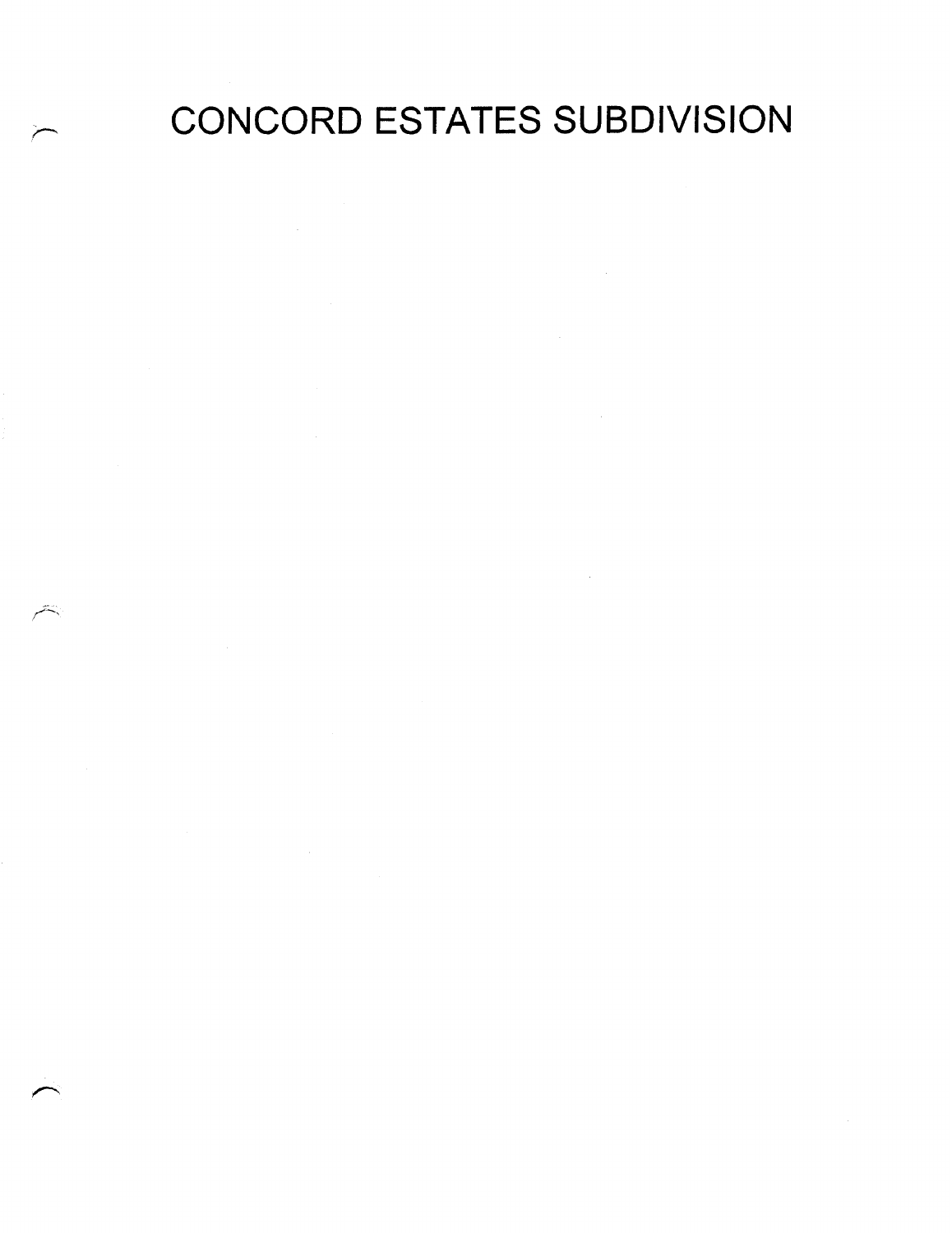$39500$ 

| P.S.C. Ky. No. 39500                                 |  |  |  |  |  |  |
|------------------------------------------------------|--|--|--|--|--|--|
| Cancels P.S.C. Ky. No.                               |  |  |  |  |  |  |
|                                                      |  |  |  |  |  |  |
|                                                      |  |  |  |  |  |  |
|                                                      |  |  |  |  |  |  |
| Concord Estates Sublimin                             |  |  |  |  |  |  |
|                                                      |  |  |  |  |  |  |
|                                                      |  |  |  |  |  |  |
| Podwesh, Tentucky                                    |  |  |  |  |  |  |
|                                                      |  |  |  |  |  |  |
| RATES, RULES AND REGULATIONS FOR FURNISHING          |  |  |  |  |  |  |
| SEWER SERVICE                                        |  |  |  |  |  |  |
| AT                                                   |  |  |  |  |  |  |
| Natthew Drive                                        |  |  |  |  |  |  |
|                                                      |  |  |  |  |  |  |
|                                                      |  |  |  |  |  |  |
| address 3025 Olivet Church Rd                        |  |  |  |  |  |  |
|                                                      |  |  |  |  |  |  |
| FILED WITH PUBLIC SERVICE COMMISSION OF              |  |  |  |  |  |  |
| KENTUCKY                                             |  |  |  |  |  |  |
|                                                      |  |  |  |  |  |  |
| ISSUED $1 - 1 - 1$ 19 79<br>EFFECTIVE $/- /$ , 19 79 |  |  |  |  |  |  |
|                                                      |  |  |  |  |  |  |
| ISSUED BY Concord Estates Auch<br>(Name of Utility)  |  |  |  |  |  |  |
| PUBLIC SERVICE COMMISSION OF KENTUCKY                |  |  |  |  |  |  |
| (Signature)<br><b>EFFECTIVE</b>                      |  |  |  |  |  |  |
|                                                      |  |  |  |  |  |  |
| MAY 22 1993                                          |  |  |  |  |  |  |
| PURSUANT TO 807 KAR 5:011.<br>SECTION 9(1)           |  |  |  |  |  |  |
| BY: George Halle                                     |  |  |  |  |  |  |

PUBLIC SERVICE COMMISSION MANAGER

-

 $\sim$ 

 $\overline{\phantom{1}}$ 

 $\hat{\mathcal{L}}$  $\sim$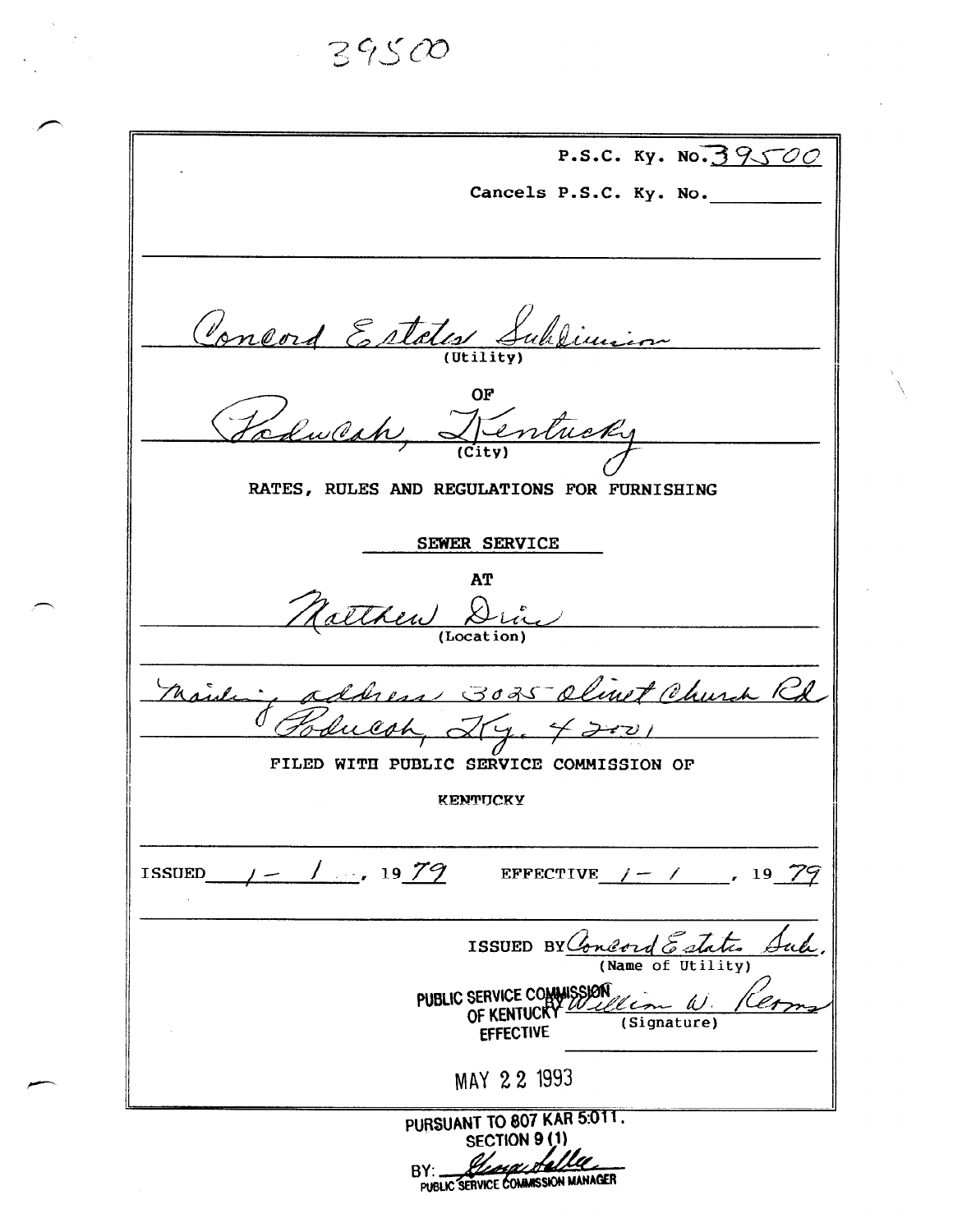| frorm for filing Rate Schedules                            | CONCORD ESTATES SUBDIVISTON<br>For<br>Community, Town or City |
|------------------------------------------------------------|---------------------------------------------------------------|
|                                                            | P.S.C. NO.                                                    |
|                                                            | SHEET NO.                                                     |
| CONCORD ESTATES SUBDIVISION<br>Name of Issuing Corporation | CANCELLING P.S.C. NO.                                         |
|                                                            | SHEET NO.                                                     |

### CLASSIFICATION OF SERVICE

 $\sim 10^{11}$  km

|                  |                             |                                                   | <b>RATE</b><br>PER UNIT |
|------------------|-----------------------------|---------------------------------------------------|-------------------------|
|                  | - 7                         |                                                   |                         |
|                  | SINGLE FAMILY DWELLING      |                                                   | \$13.40                 |
|                  | <b>DUPLEX</b>               |                                                   | \$26.80                 |
|                  | NO CONNECTORS FEE SET RATES |                                                   |                         |
|                  |                             |                                                   |                         |
|                  |                             |                                                   |                         |
|                  |                             |                                                   |                         |
|                  |                             |                                                   |                         |
|                  |                             |                                                   |                         |
|                  |                             |                                                   |                         |
|                  |                             |                                                   |                         |
|                  |                             |                                                   |                         |
|                  |                             | PUBLIC SERVICE COMMISSION<br>OF KENTUCKY          |                         |
|                  |                             | <b>EFFECTIVE</b>                                  |                         |
|                  |                             | MAR 19 $19/978$                                   |                         |
|                  |                             | PURSUANT TO 807 KAR 5:011,<br>SECTION $\beta$ (1) |                         |
|                  |                             | rn<br>BY                                          |                         |
|                  |                             |                                                   |                         |
| DATE OF ISSUE    | $9 - 1$ , 1983              | $4 - 19,1978$<br>DATE EFFECTIVE                   |                         |
| <b>ISSUED BY</b> | WILLIAM W. REAMS            | OWNER<br><b>TITLE</b>                             |                         |
|                  | Name of Officer             |                                                   |                         |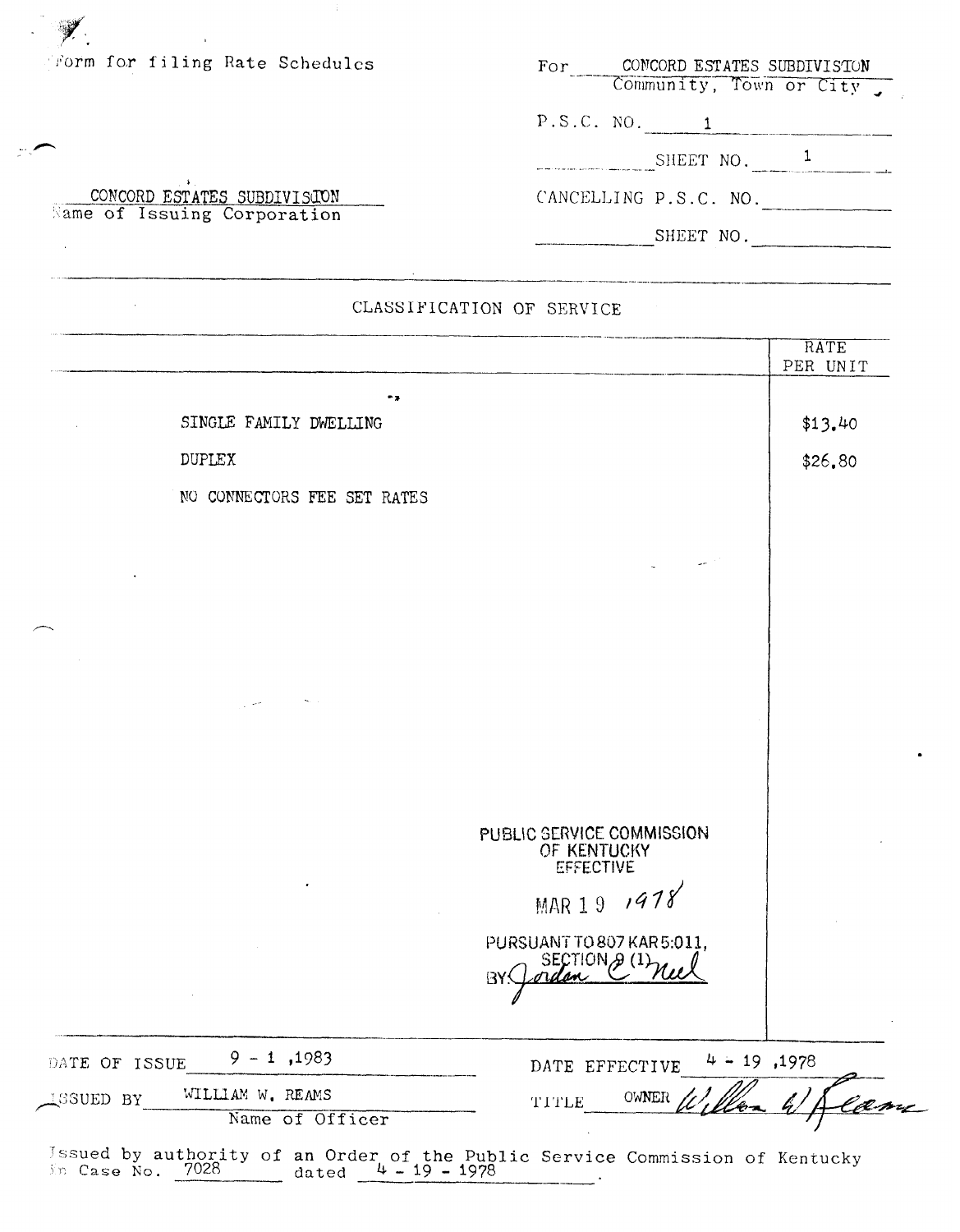| Form for filing Rate Schedules                             | For CONCORD ESTATES SUBDIVISTON<br>Community, Town or City |
|------------------------------------------------------------|------------------------------------------------------------|
|                                                            | P.S.C. NO.                                                 |
|                                                            | SHEET NO. $\overline{2}$                                   |
| CONCORD ESTATES SUBDIVISORN<br>Name of Issuing Corporation | CANCELLING P.S.C. NO.                                      |
|                                                            | SHEET NO.                                                  |

## CLASSIFICATION OF SERVICE

I\_.

**Solution** 

C

|                                                                                                                                             | RATE<br>PER UNIT                                                            |
|---------------------------------------------------------------------------------------------------------------------------------------------|-----------------------------------------------------------------------------|
| SINGLE FAMILY DWELLING<br><b>DUPLEX</b>                                                                                                     | \$13.40<br>\$26.80                                                          |
| NO CONNECTORS FEE SET RATE                                                                                                                  |                                                                             |
|                                                                                                                                             |                                                                             |
|                                                                                                                                             |                                                                             |
|                                                                                                                                             | PUBLIC SERVICE COMMISSION<br>OF KENTUCKY<br><b>EFFECTIVE</b><br>MAR 19 /978 |
|                                                                                                                                             | PURSUANT TO 807 KAR 5:011,<br>SECTION & (1)<br>BY:                          |
|                                                                                                                                             |                                                                             |
| DATE OF ISSUE 9-1 1983<br>ISSUED BY<br>WILLIAM W.REAMS                                                                                      | DATE EFFECTIVE<br><b>OWNER</b><br>${\tt TITLE}$                             |
| Name of Officer<br>Issued by authority of an Order of the Public Service Commission of Kentucky<br>in Case No. $7028$ dated $4 - 19$ , 1978 |                                                                             |

 $\mathcal{L}^{\pm}$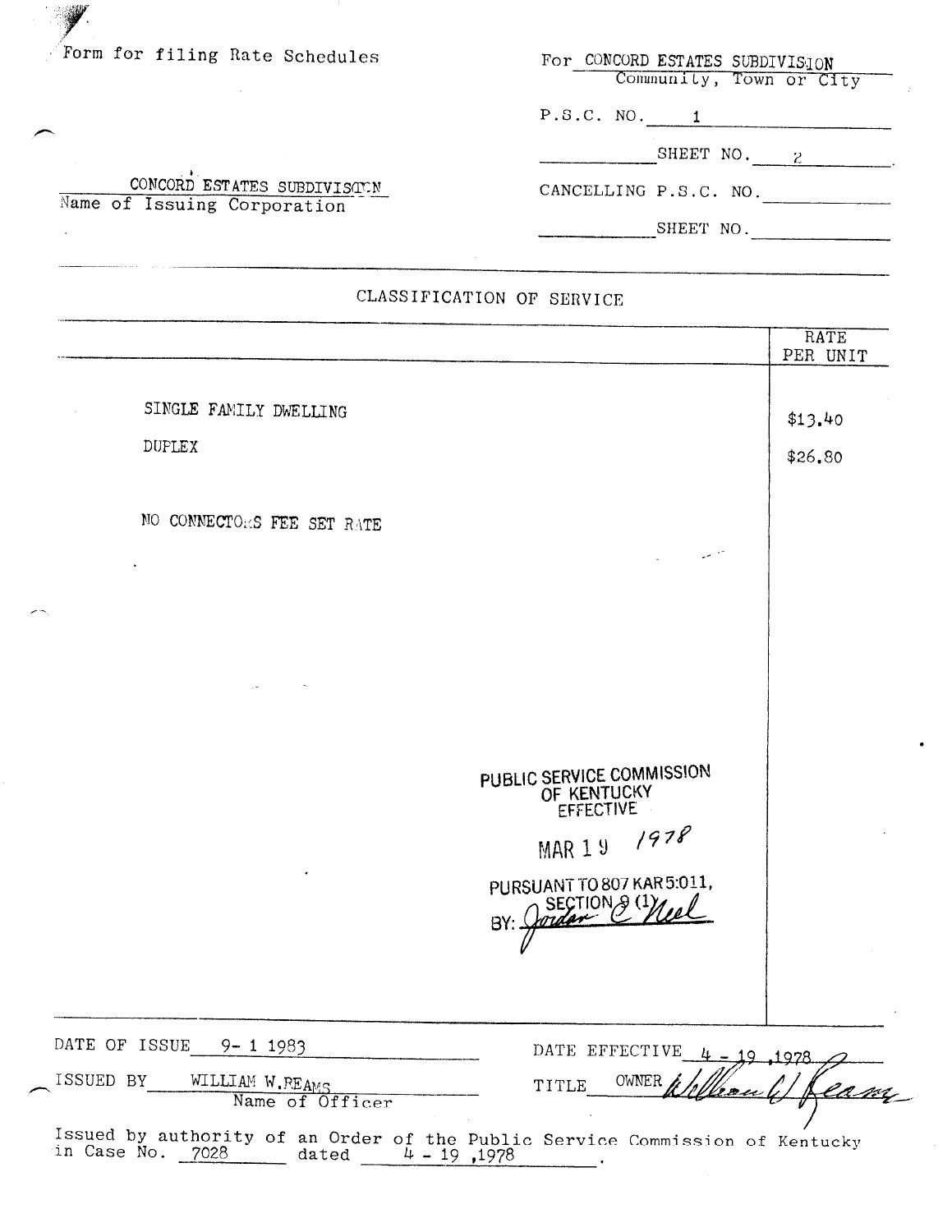| P.S.C. Ky. No.                               |  |
|----------------------------------------------|--|
|                                              |  |
| Sheet No. 3                                  |  |
| Cancelling P.S.C. Ky. No.<br>Concord Estates |  |
| Sheet No.                                    |  |
| RULES AND REGULATIONS                        |  |

The utility furnishes sewer service to Concord Estates Subdivison, located at Faducah in McCracken County. Billing is based at \$13.40 per month and is billed quarterly. Bills are due on Jan. 1-July 1"and Sept.1. This utility has no penalties for late paymentand has not had to discontinue any service as of this date. This utility does not have a late fee, or a tap on fee. This sewer utility is available to any dwelling in Concord Estates Subdivison.

| PUBLIC SERVICE COMMISSION<br>OF KENTUCKY<br><b>EFFECTIVE</b><br>MAR 19 / $978$ |  |
|--------------------------------------------------------------------------------|--|
| PURSUANT TO 807 KAR 5:011,<br>SECTION $9(1)$<br>BY:                            |  |

.

| DATE OF ISSUE . |  |                  | $1 -$ |      | DATE EFFECTIVE                               |       | $4 - 19$ |      |  |
|-----------------|--|------------------|-------|------|----------------------------------------------|-------|----------|------|--|
|                 |  | Month            | Dav   | Year |                                              | Month | Day      | Year |  |
| ISSUED BY       |  | William w. Reams |       |      | Owner Celled Jean Route 2 Paducah, Ky. 4200. |       |          |      |  |
|                 |  | Name of Officer  |       |      |                                              |       | Address  |      |  |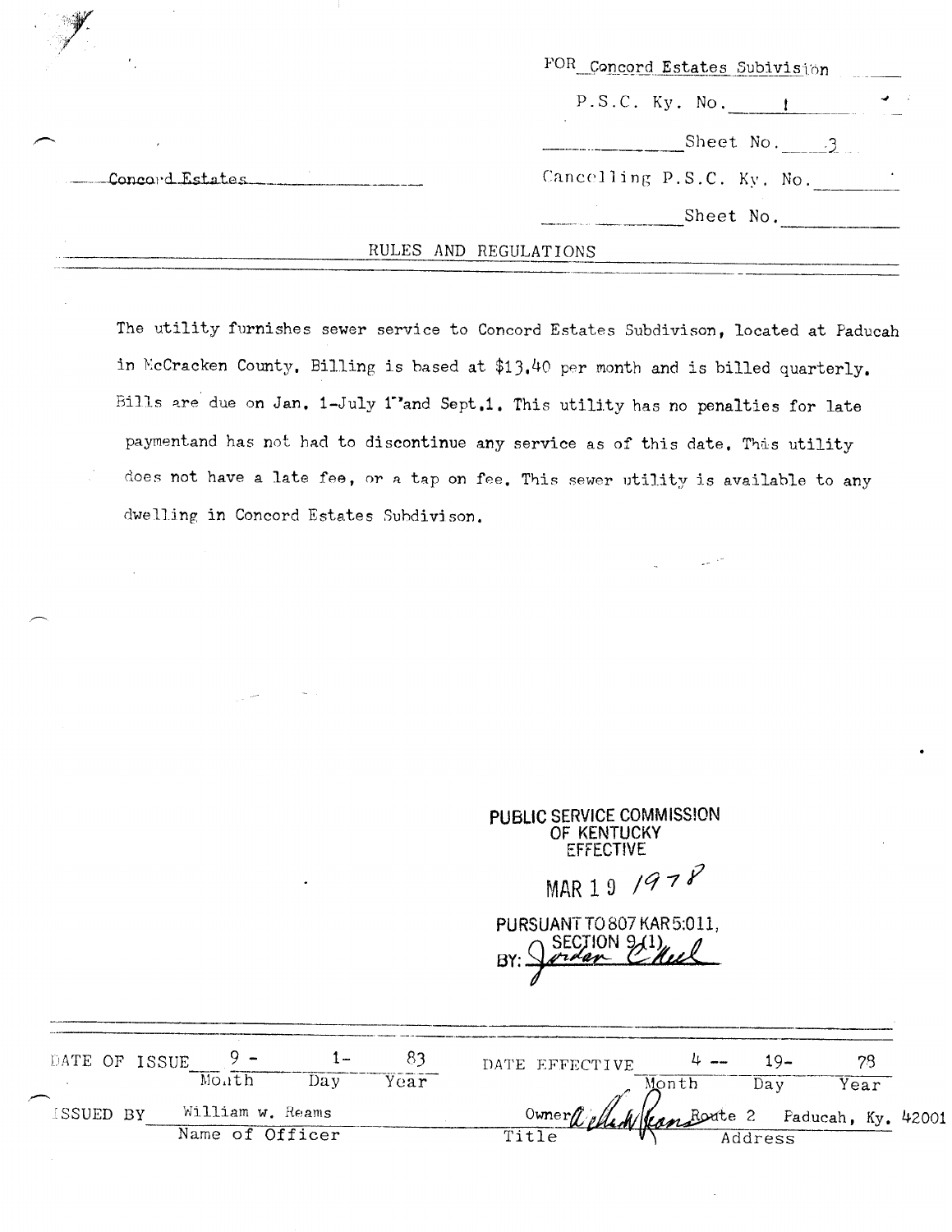|                 |                       | FOR Concord Estates Subdivision |               |
|-----------------|-----------------------|---------------------------------|---------------|
|                 |                       | $P.S.C.$ $Ky.$ $No.$            |               |
|                 |                       |                                 | Sheet No. $4$ |
| Concord Estates |                       | Cancelling P.S.C. Ky. No.       |               |
|                 |                       |                                 | Sheet No.     |
|                 | RULES AND REGULATIONS |                                 |               |

Bill for sewer service furnished by the utility will be mailed no later than the last day of each quarter and will be due and payable within 30 days of billing. There is no penalties for late payment at this time no rate increase.

PUBLIC SERVICE COMMISSION OF KENTUCKY **EFFECTIVE** 

MAR 19 1988

PURSUANT TO 807 KAR 5:011, SECTION 9 SI) BY

| EE OF ISSUE |                                     |      |      | DATE EFFECTIVE                         |       |         |      |
|-------------|-------------------------------------|------|------|----------------------------------------|-------|---------|------|
|             | i∩nt h                              | Dav. | ⊻ear |                                        | Month |         | 'ear |
| ED BY       |                                     |      |      | Ownerfulthouse (c) (comp Rt, 2 Faducah |       |         |      |
|             | William W. Réams<br>Name of Officer |      |      |                                        |       | Address |      |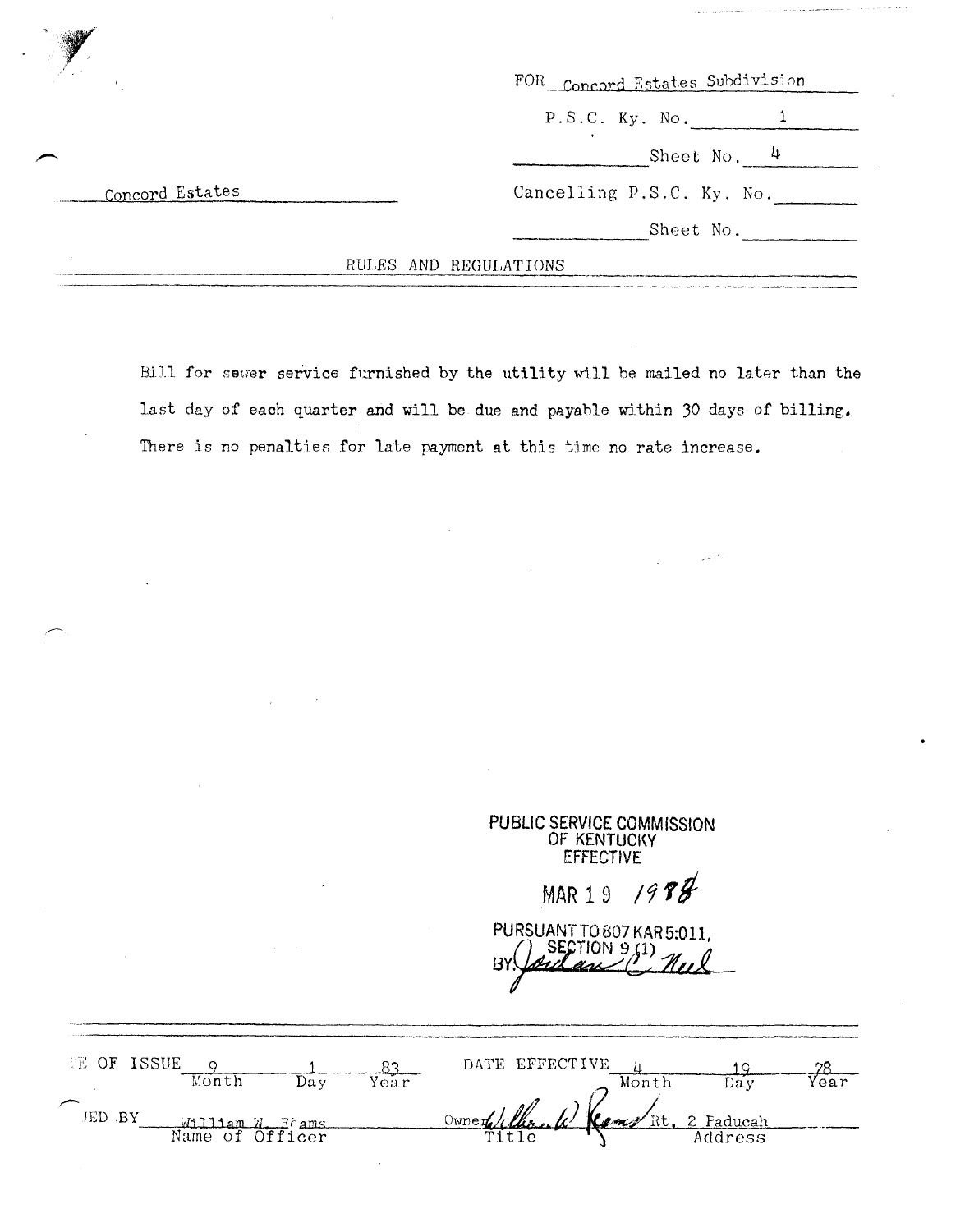|                          | <b>FOR</b>               |
|--------------------------|--------------------------|
|                          | P.S.C. KY. NO. $39500$   |
|                          | SHEET NO.                |
| encord Estates Saludamin | CANCELLING P.S.C. KY NO. |
| $(b$ tility)             | SHEET NO.                |
|                          |                          |

#### RULES AND REGULATIONS

This schedule of Rules and Regulations governs the furnishing of sewage service bY I hereinafter referred to as the Utility and applies to all service received from the Utility. All Rules and Regulations are to be in effect so long as they are not in conflict with the rules and regulations of the Public Service Commission. The Utility is further subject to all Rules and Regulations 'of the Public Service Commission.

#### SERVICE AREA

Soncord Estates A The utility furnishes sewer service  $td$ located at in \_\_ County, Kentucky (City)

#### SUBSTANCES NOT TO BE DISCHARGED INTO SEWERS

No substances shall be placed into the sanitary sewer system which will create a combustible, gaseous, explosive or inflammable condition nor shall any substances or objects be placed or discharged into the system which will not dissolve and which will thus cause an obstruction and clogging within the system. No petroleum products shall be placed or discharged into the system. No storm water or surface water drain shall be connected with the sanitary sewer system nor shall any storm or surface water be otherwise introduced into the system.

#### SEWER LINES

A sewer service pipe shall not be laid in the same trench with a water pipe.

If a governmental'agency requires an inspection of the customer's plumbing, the Utility shall not connect the customer's service pipe until it has received notice from the inspecction agency certifying that the customer's plumbing is satisfactory. When necessary to move or relocate facilities, the cost will be paid by the party or parties requesting such relocation.

> pUBLlC SERVICE COMMlSSlON OF KENTUCKY **EFFECTIVE**

> > MAY 22 1993

| OF<br>F.      | <b>ISSUES</b> |             | a       | PURSUARATIO SUPPRATISOET            |                    |             |                  |
|---------------|---------------|-------------|---------|-------------------------------------|--------------------|-------------|------------------|
|               | <b>MONTH</b>  | <b>DATE</b> | YEAR    | SECTION 9 (1)                       | MONTH              | <b>DATE</b> | <b>YEAR</b>      |
| ISSUED BY $W$ | ellia         | $\omega$    |         | Reom BY Humbers                     |                    |             | Olivet Church Rd |
|               | SIGNATURE OF  |             | OFFICER | PUBLIC SERVICE SUPPORTION MARRIAGED | <b>ADDRESS</b>     |             |                  |
|               |               |             |         |                                     | Poducah, Xy 4 2001 |             |                  |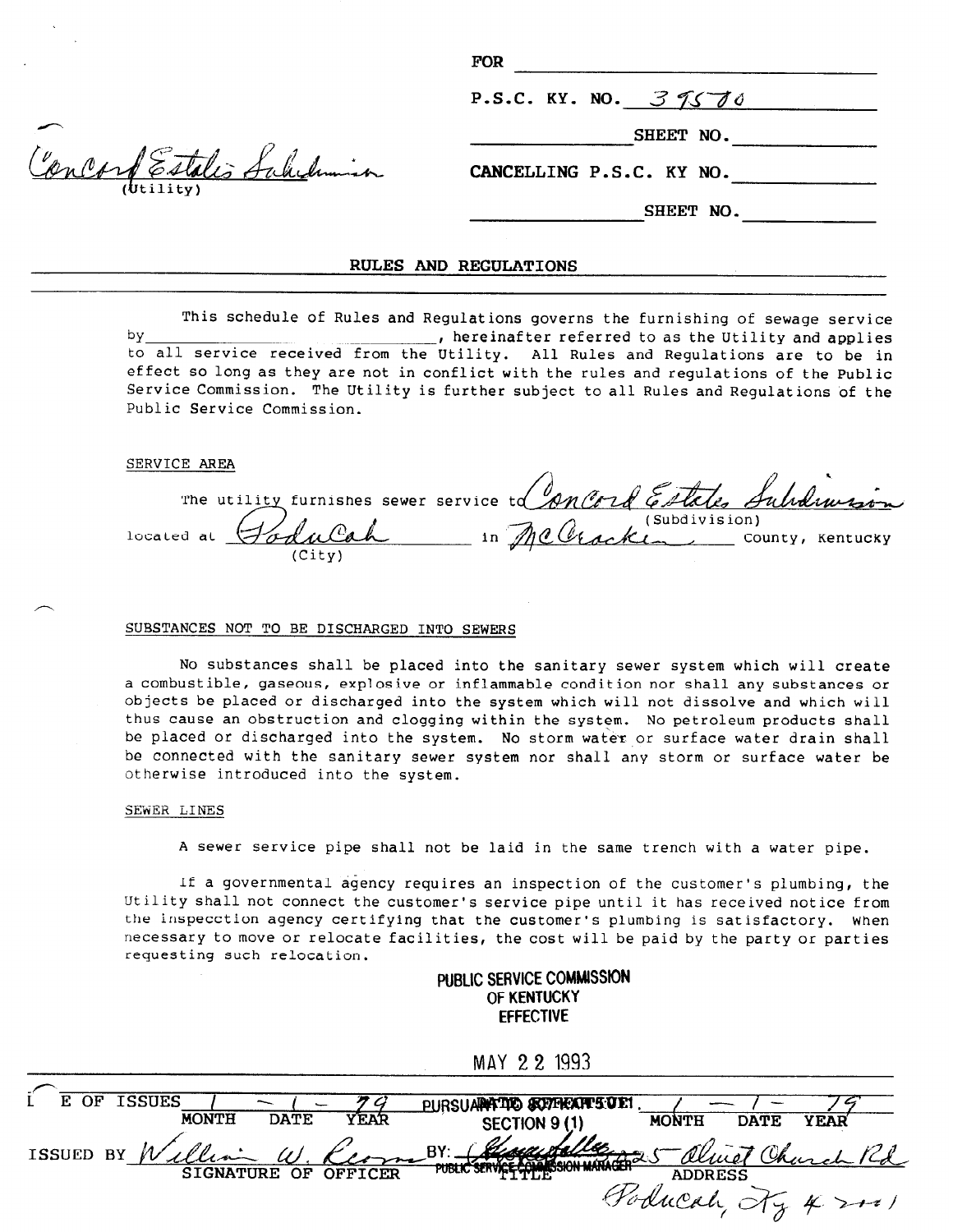|                           | <b>FOR</b>               |
|---------------------------|--------------------------|
|                           | P.S.C. KY. NO. 39500     |
|                           | SHEET NO.                |
| Convery Estates Sulisinon | CANCELLING P.S.C. KY NO. |
|                           | SHEET NO.                |
|                           |                          |

#### RULES AND REGULATIONS

#### SEWER FAILURE

The utility is responsible for the maintenance of that portion of the service line installed by the Utility and the customer is responsible for the maintenance of that portion installed by the customer.

#### PROTECTION BY CONSUMER

The Consumer shall protect the equipment of the Utility on his premises and shall not interfere with the Utility's property or permit interference except by duly authorized representatives of the Utility.

#### NOTICE OF TROUBLE

The Consumer shall give immediate notice to the Utility of any irregularities or unsatisfactory service and of any known defects.

#### CONNECTION CHARGES

Normal connections to existing sewer lines shall be made without charge for a prospective customer who applies for and contracts to use service for one (1) year or  $P^2$  supersisted consider the approach condition constants to and service for one (1) years  $\frac{1}{2}$ 

Any prospective customer, and any subdivider, developer, contractor, or other entity prospective customer, and any subdivide: reveroper, contractor, or or entity which is not a prospective customer, requiring service for a defined undeveloped area that is determined feasible to serve, will be charged the full cost of<br>installation. In such instances the prospective customer, subdivider, developer, In such instances the prospective customer, subdivider, developer, contractor, or other entity which is not a prospective customer will be charged a contribution in aid of construction.

If any prospective- customer is directly charged a contribution in aid of  $\alpha$  contribution in aid of  $\alpha$ It any prospective customer is directly charged a contribution in ald construction, the contribution charged shall be subject to Public Service Commission approval. If any subdivider, developer, contractor, or any other entity which is not a prospective customer is directly charged a contribution in aid of construction, the contribution charged shall be subject to negotiation between the utility and the subdivider, developer, contractor or other entity which is not a prospective customer, and such charge shall not be subject pipped struck commission approval.

# OF KENTUCKY<br>FFFECTIVE

 $\overline{a}$ 

|                                            | MAY 22 1993                                                                                                                                                                                                                                      |
|--------------------------------------------|--------------------------------------------------------------------------------------------------------------------------------------------------------------------------------------------------------------------------------------------------|
| $\mathbf{L}$<br>OF ISSUES<br>E             | DATE EFFECTIVE                                                                                                                                                                                                                                   |
| <b>MONTH</b><br><b>DATE</b><br><b>YEAR</b> | PURSUANT TO 807 KAR 5:0 TMONTH<br><b>DATE</b><br><b>YEAR</b>                                                                                                                                                                                     |
|                                            | SECTION 9.11)                                                                                                                                                                                                                                    |
| ISSUED BY William W. Reome (Gwneal)        | JORS Olivet Church Rd                                                                                                                                                                                                                            |
| <b>SIGNATURE OF OFFICER</b>                | $\pi$ of the state of the state of the state of the state of the state of the state of the state of the state of the state of the state of the state of the state of the state of the state of the state of the state of the s<br><b>ADDRESS</b> |
|                                            | PUBLIC SERVICE COMMISSION WINAGER ADDRESS                                                                                                                                                                                                        |
|                                            |                                                                                                                                                                                                                                                  |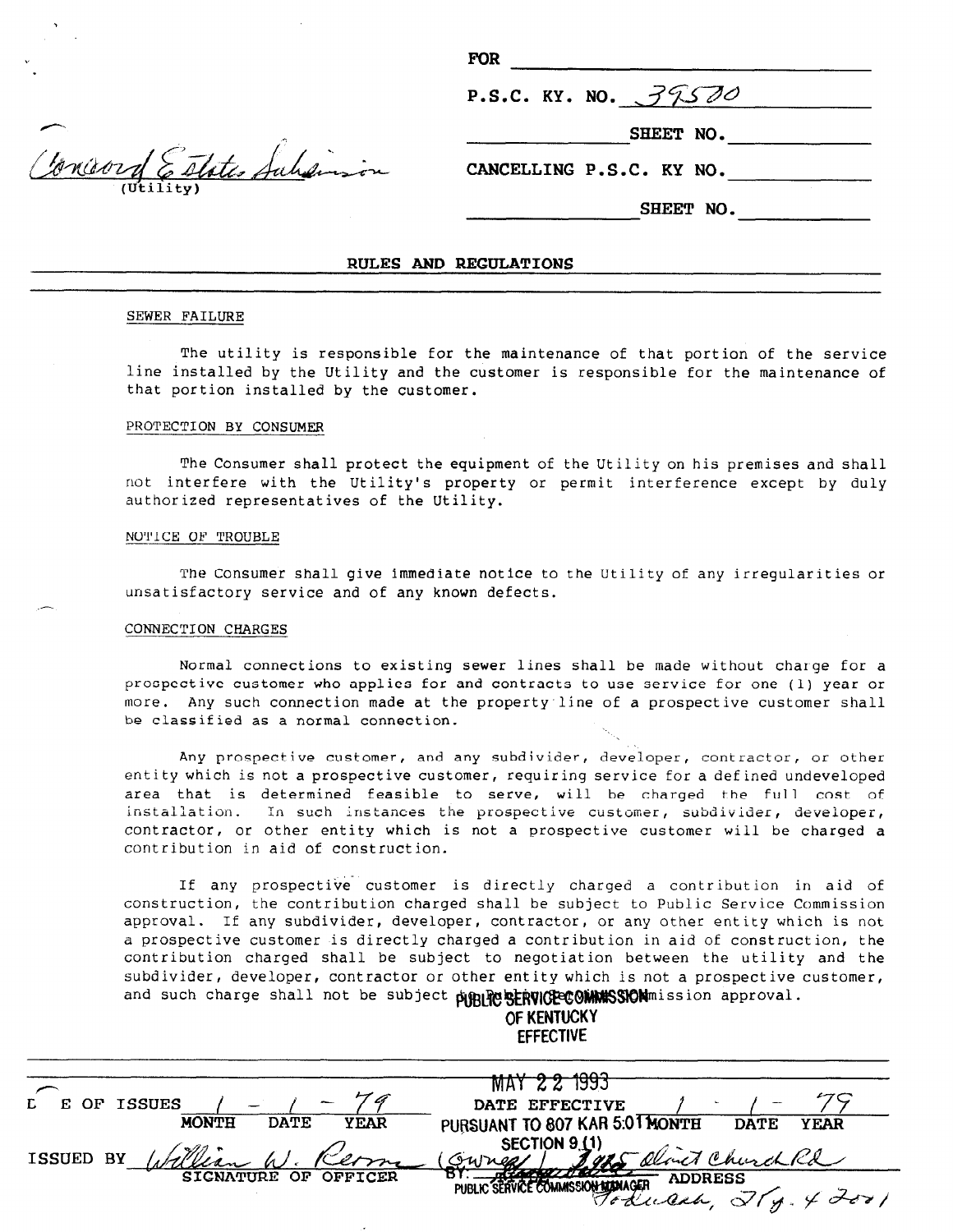$\mathbf{FOR}$ 

P.S.C. KY. NO.  $39570$ 

SHEET NO.

CANCELLING P.S.C. KY NO.

SHEET NO.

#### RULES AND REGULATIONS

Any customers ultimately connected under this arrangement shall be charged according to the utility's current approved rates filed with the Public Service Commission.

For purposes of this provision the term "prospective customer" shall mean any person, firm or corporation which expresses an intent to become an ultimate user or customer of the utility at the time of the contribution in aid of construction is charged. A subdivider, developer or contractor is not considered a "prospective customer" for purposes of this section.

#### DISCONTINUANCE OF SERVICE BY THE UTILITY

The Utility may refuse or terminate service for noncompliance with its tariffed rules or commission regulations after having made a reasonable effort to obtain customer compliance. Said customer will be given at least ten (10) days written notice prior to termination.

If a dangerous condition is found to exist service may be terminated without notice however, the utility will notify the customer in writing and if possible orally of the reasons for termination or refusal. The notice will be recorded along with the corrective action to be taken by the customer or the utility before service is restored or provided.

The utility may terminate service for nonpayment of tariffed charges after a five (5) day written notice of intent to terminate. Service will not be terminated before twenty (20) days after the mailing date of the original bill. If a medical certificate is presented service will not be terminated for thirty (30) days beyond the termination date.

When payments are delinquent the Utility may file a complaint in court. The Utility may request that all court costs be included in any judgement amount awarded to the Utility.

#### DISCONTINUANCE AT CUSTOMER'S REQUEST

Customers who have fulfilled their contract terms and wish to discontinue service must give at least three (3) days notice....The.notices may be given in writing, in person or via telephone. Notice  $p$   $\mathbf{p}$   $\mathbf{p}$   $\mathbf{p}$   $\mathbf{p}$   $\mathbf{p}$   $\mathbf{p}$   $\mathbf{p}$   $\mathbf{p}$   $\mathbf{p}$   $\mathbf{p}$   $\mathbf{p}$   $\mathbf{p}$   $\mathbf{p}$   $\mathbf{p}$   $\mathbf{p}$   $\mathbf{p}$   $\mathbf{p}$   $\mathbf{p}$   $\mathbf{p}$   $\mathbf{p}$   $\mathbf{$ vill not relieve the customer from any **DERENJUCAT** quaranteed payment.

|                                                                                | 1993<br>MΔ.                                                                                                              |
|--------------------------------------------------------------------------------|--------------------------------------------------------------------------------------------------------------------------|
| E OF ISSUES<br><b>MONTH</b><br><b>YEAR</b><br><b>DATE</b><br>ISSUED BY William | PURSUARITTO 867 KART5.07A.<br>MONTH<br>DATE<br><b>YEAR</b><br>SECTION 9 (1)<br>BY: Confrance falle 3025 Olivet Church Rd |
| <b>SIGNATURE OF</b><br>OFFICER                                                 | PUBLIC SERVICE COMMISSION MANAGER<br><b>ADDRESS</b>                                                                      |
|                                                                                | $4$ dod<br>$\mathscr{L}$ began of $\mathscr{L}$                                                                          |

Crown Estate Saldinson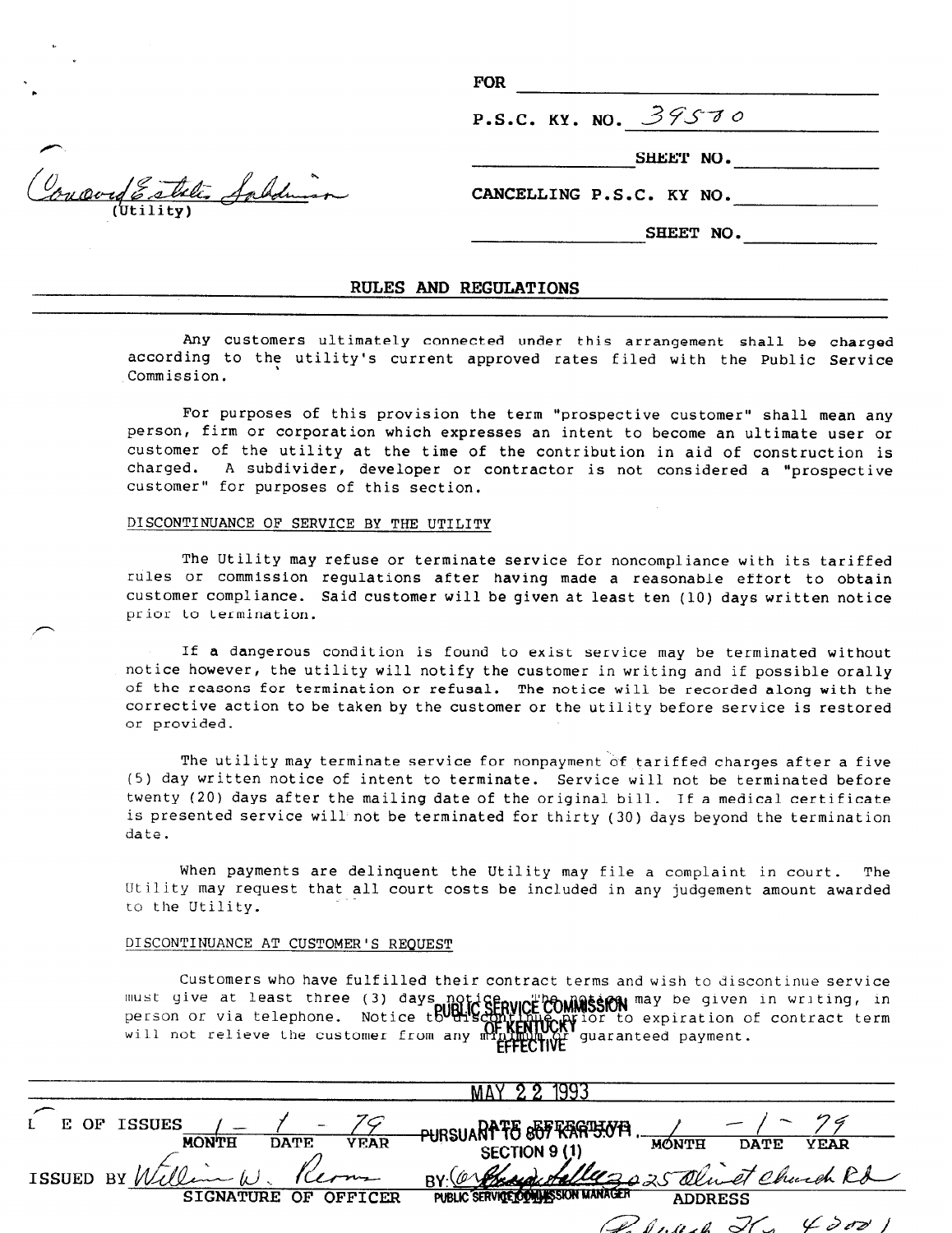CONCORD ESTATES SUBDIVISION<br>47803<br>Sample Statement CUSTOMER ORDER NO. **DATE**  $9.3$ **NAME ADDRESS** Ŀ there O O CITY, STATE  $\mathcal{C}$ CHARGE ON ACT ر ہے۔ **SOLD BY** CASH MDSE<br>RETD  $CO.D.$ PAID OUT QUAN. **DESCRIPTION** PRICE **AMOUNT**  $\mathbf{1}$  $\mathcal{V}_\mathcal{U}$  $2<sup>1</sup>$  $3<sup>1</sup>$  $\left|4\right|$  $3 + 0$  $\circ$  $5<sup>1</sup>$ ₹Ë 6 ଼ା993  $\mathbf{\hat{I}}$ M∆∀  $\overline{7}$ سلمنت **RESEARCH DIVISION**  $\bf{8}$ 9 5 025 alinet  $\overline{\mathcal{L}}$  $10$ **PUBLIC SERVICE COMMISSION** رد OF KENTUCKY 11 **EFFECTIVE**  $40 - 20$  $12$  $\frac{1}{\sqrt{2}}$ **RECEIVED BY JUN 1 1 1993 KEEP THIS SLIP FOR REFERENCE** PURSUANT TO 807 KAR 5:011. SECTION 9 (1) TC 4703

BY: PUBLIC SERVICE COMMISSION MANAGER